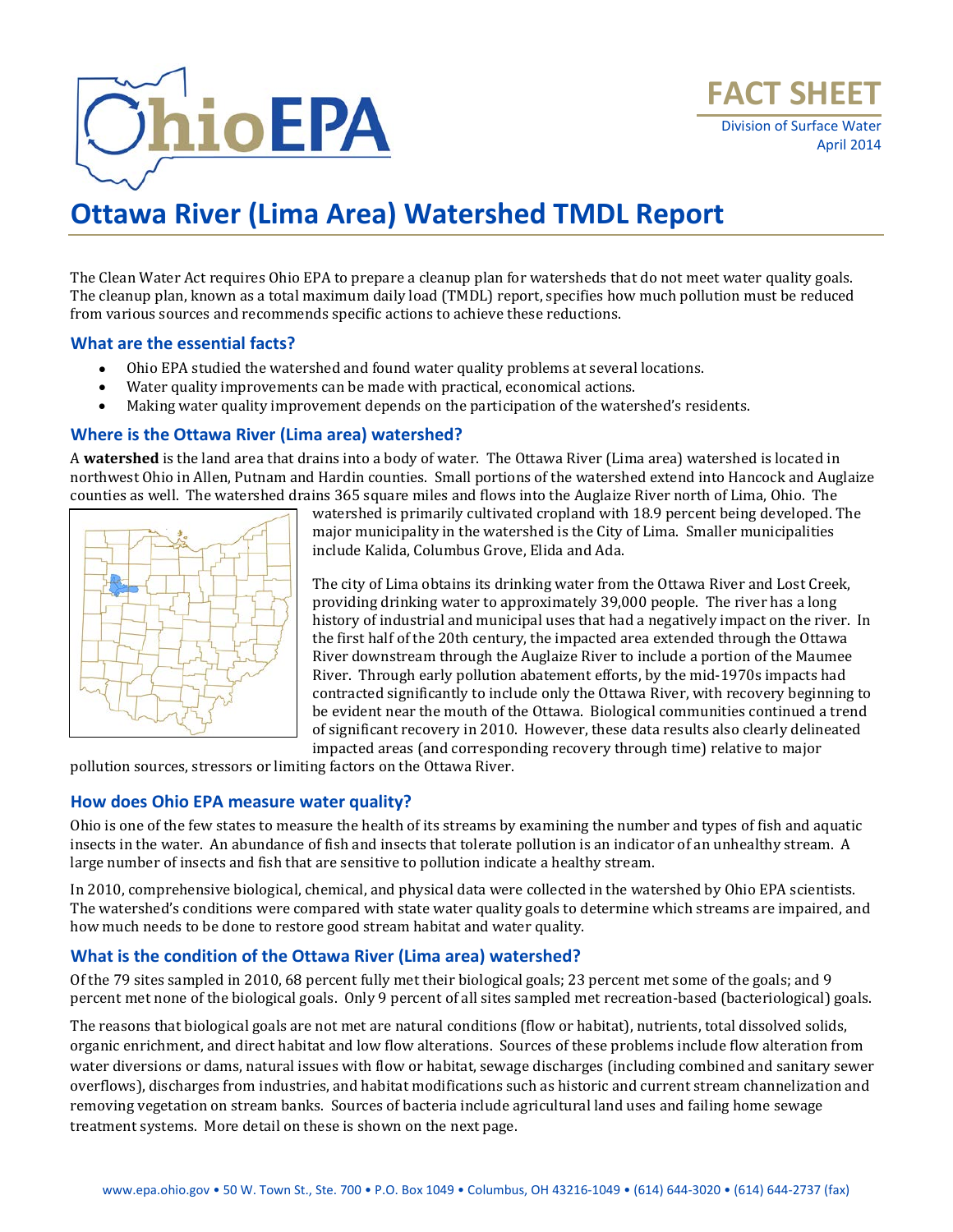# **What are the problems?**



- Municipal point source discharge
- Industrial point source discharge
- Sanitary sewer overflows
- Package plant or other permitted small flow discharge
- Unspecified domestic waste
- Crop production with subsurface drainage
- Channelization
- Urban runoff/storm sewers
- Failing home sewage treatment systems
- Dam or impoundment
- Unknown sources





Organic enrichment Fish kills **BUnknown** Ammonia (total) Nutrient/eutrophication biological indicators **B** Sedimentation/siltation

#### Sources (05)

- Combined sewer overflows
- Municipal point source discharge
- Channelization
- Crop production with subsurface drainage

# Sources (03)

- Municipal point source discharge
- Industrial point source discharge
- Crop production with subsurface drainage
- Dam or impoundment
- Flow alterations from water diversions
- Urban runoff/storm sewers
- Other spill-related impacts
- Combined sewer overflows
- Failing home sewage treatment systems
- Historic bottom deposits
- Loss of riparian habitat
- Stream bank modifications/destabili zation
- Unknown sources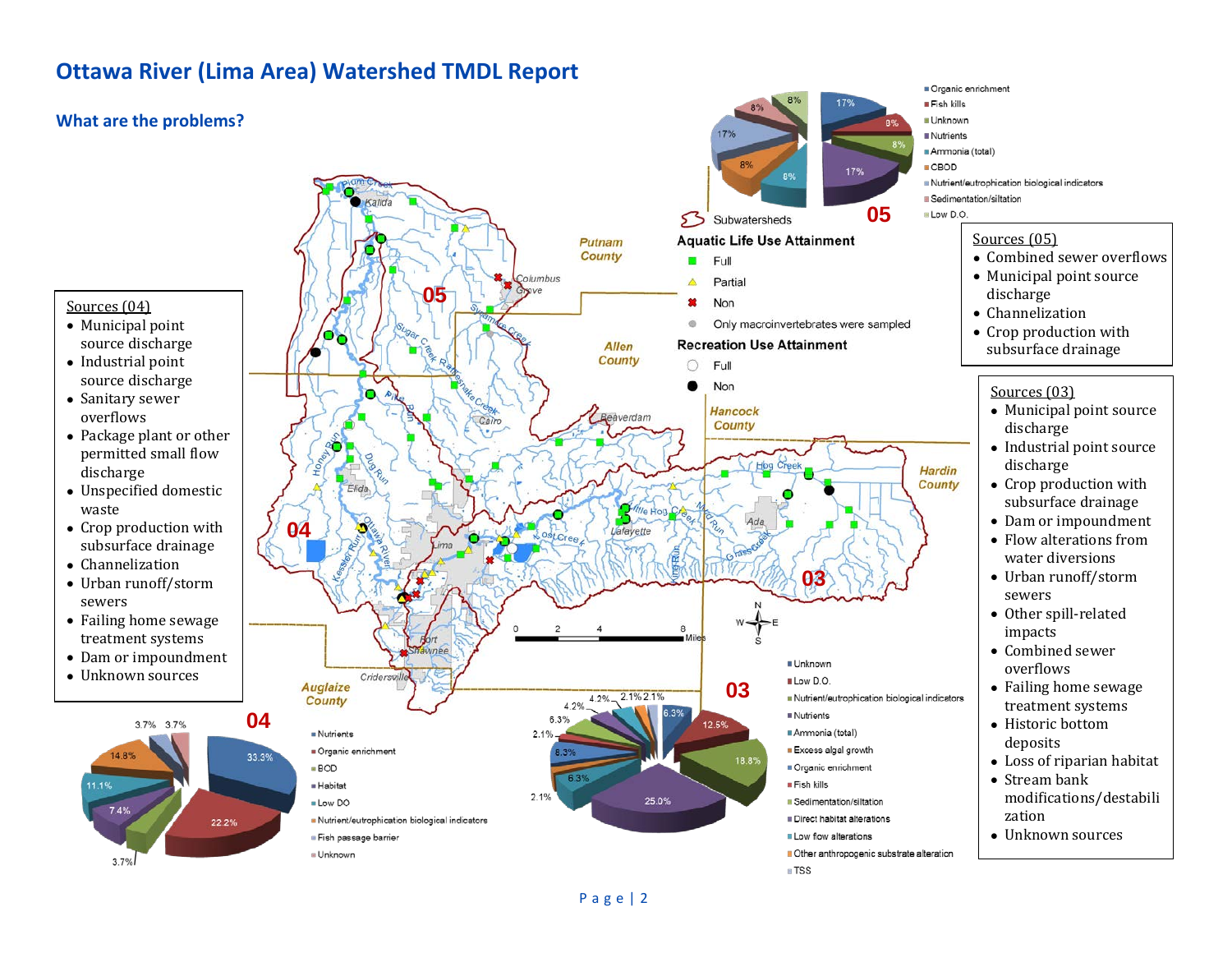# **How can the problems be fixed?**

#### **05**

- Eliminate combined sewer overflows in Columbus Grove by complete sewer separation following the approved fourphase plan.
	- If impairment still exists following implementation, consider total phosphorus limits at the wastewater treatment plant.
- Consider the feasibility of connecting Vaughnsville to a sewer system.
- Implement agricultural best management practices in the Plum Creek subwatershed to reduce nutrients and improve habitat.

# **04**

- Consider the feasibility of removing the Allentown dam.
- Implement agricultural best management practices in the Honey Run subwatershed to reduce nutrients and improve habitat.
- Implement total phosphorus limits at two wastewater treatment plants.
- Consider the feasibility of connecting Rimer and Gomer to a sewer system.
- Identify and fix failing home sewage treatment systems to reduce bacteria.